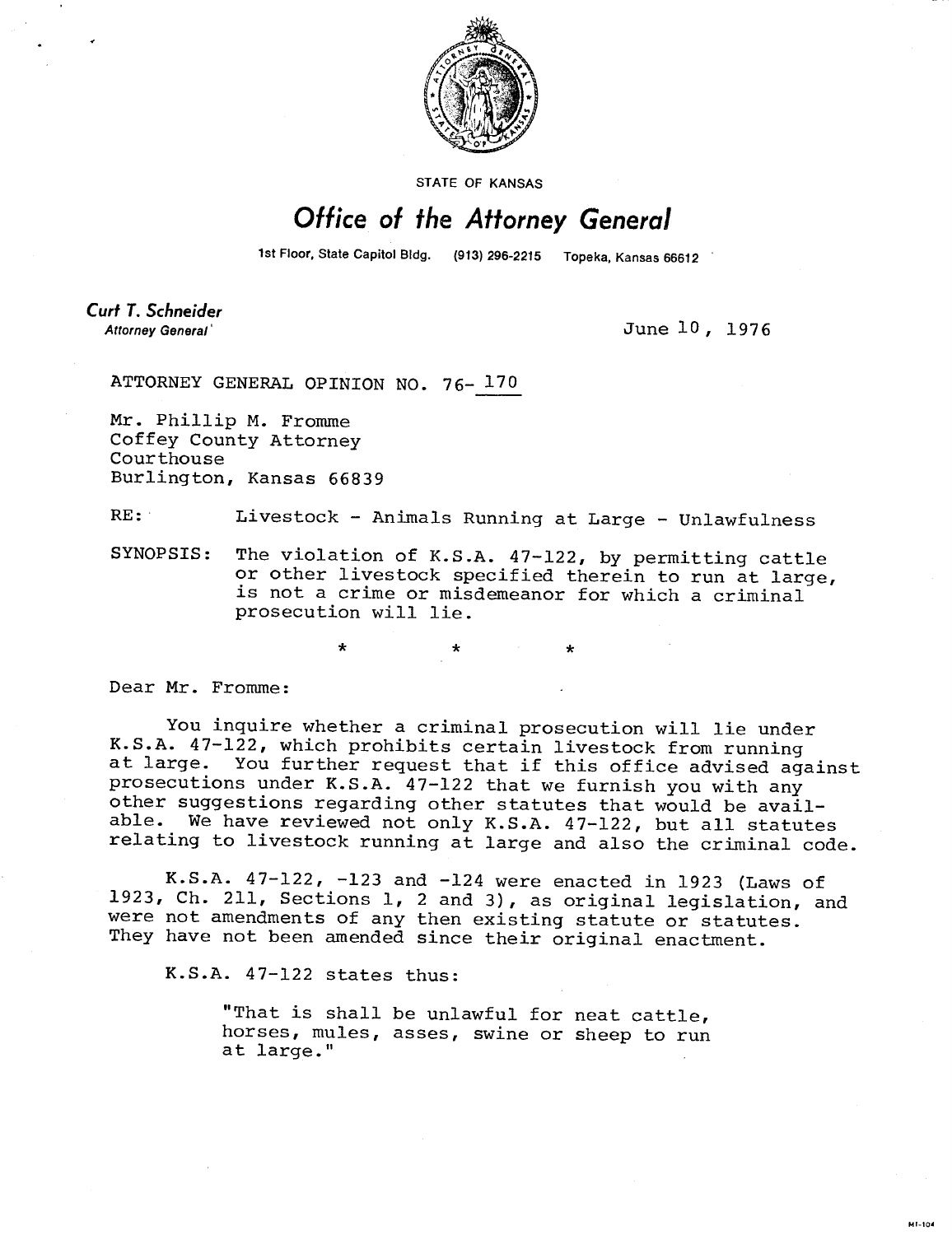Phillip M. Fromme Page Two June 10, 1976

K.S.A. 47-123 and -124 state thus, respectively:

"That any person whose animals shall run at large in violation of the provisions of Section 1, (47-122) of this act, shall be liable to the person injured for all damages resulting therefrom, and the person so damaged shall have a lien on said animals for the amount of such damages.

"That any person sustaining damages as provided in Section 2 (47-123) of this act may take trespassing animals into custody, and may retain same until such damages and all reasonable charges are paid. It shall be the duty of the person taking the animals into custody to notify the owner or the keeper thereof of such taking up within twenty-four hours thereafter; and if such owner or keeper cannot be found or notified, then to proceed as provided by law in case of strays; Provided, That where notice of such taking up of such animals is given, the person so taking up said animals shall not retain the custody of the same for more than five days without commencing action against the owner thereof to recover such damages."

Thus, K.S.A. 47-122 makes it unlawful for the livestock specified therein to run at large. K.S.A. 47-123 provides that any person whose animals shall run at large in violation of K.S.A. 47-122, shall be liable to the person injured for all damages resulting therefrom and that the person so damaged shall have a lien on said animals for the amount of such damage. K.S.A. 47-124 provides that any person sustaining such damages, may take the trespassing animals into custody and may retain the same until such damages and all reasonable charges are paid and prescribes the time in which action must be taken by the person taking the animals into<br>custody. However, none of these statutes provide that any person However, none of these statutes provide that any person violating K.S.A. 47-122 shall be guilty of a crime or misdemeanor, or be subject to any criminal penalty or punishment, nor have we been able to locate any other statute that makes such violation a crime or misdemeanor or subject to any criminal penalty or punishment.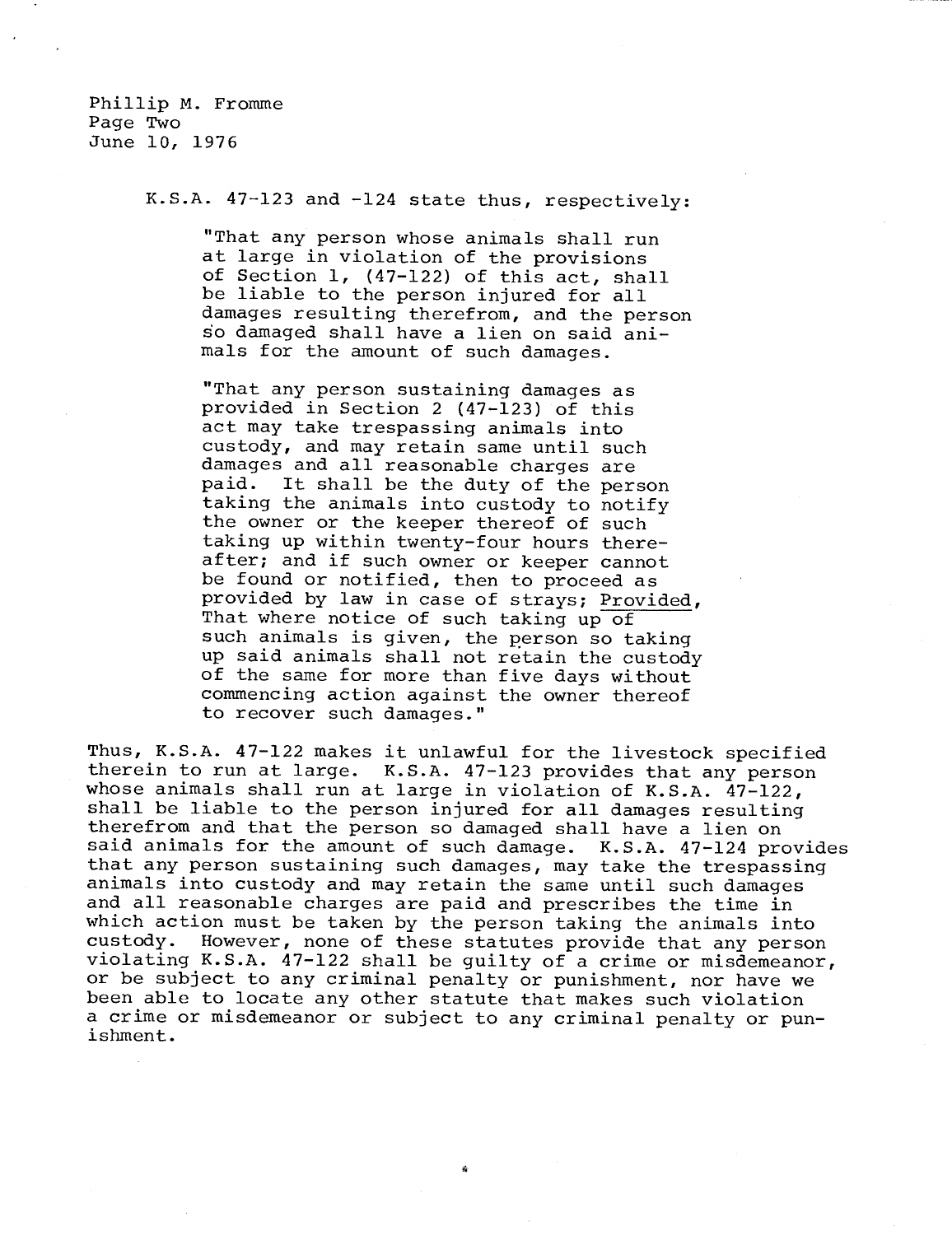Phillip M. Fromme Page Three June 10, 1976

K.S.A. 21-3102(1) provides:

"No conduct constitutes a crime against the state of Kansas, unless it is made criminal in this code or in another statute of this state, but where a crime is denounced by any statute of this state, but not defined, the definition of such crime at common law shall be applied."

Under K.S.A. 21-3105, a crime is an act or omission defined by law and for which, upon conviction, a sentence of death, imprisonment, or fine or both imprisonment and fine, is authorized. Crimes are classified as felonies and misdemeanors. A felony is a crime punishable by death or by imprisonment in a state penal institution. All other crimes are misdemeanors.

In City of Coffeyville v. Vakas, 137 Kan. 797, 799, the court said:

> "In this state we have no common-law crimes or offenses, but only such as are created by legislative provision--by statute or ordinance--and a court is powerless to impose a penalty unless the penalty has been denounced by statute or ordinance, and when a penalty is imposed, it must be by virtue and under authority of such statute or ordinance, and if the statute or ordinance simply specifies what shall constitute an offense without fixing a penalty for violation, it is a nullity insofar as criminal or quasi-criminal proceedings under it are concerned."

The court, at page 799, quoted from 16 C.J. 68 as follows:

"It has been held in some cases that where an act is a crime solely by statute, and no penalty is prescribed in the statute, an indictment will be quashed, or judgment arrested; or in other words, that a description, definition, and denouncement of acts necessary to constitute a crime do not make the commission of such an act or acts a crime unless a punishment is annexed for punishment is as necessary to constitute a crime as its exact definition."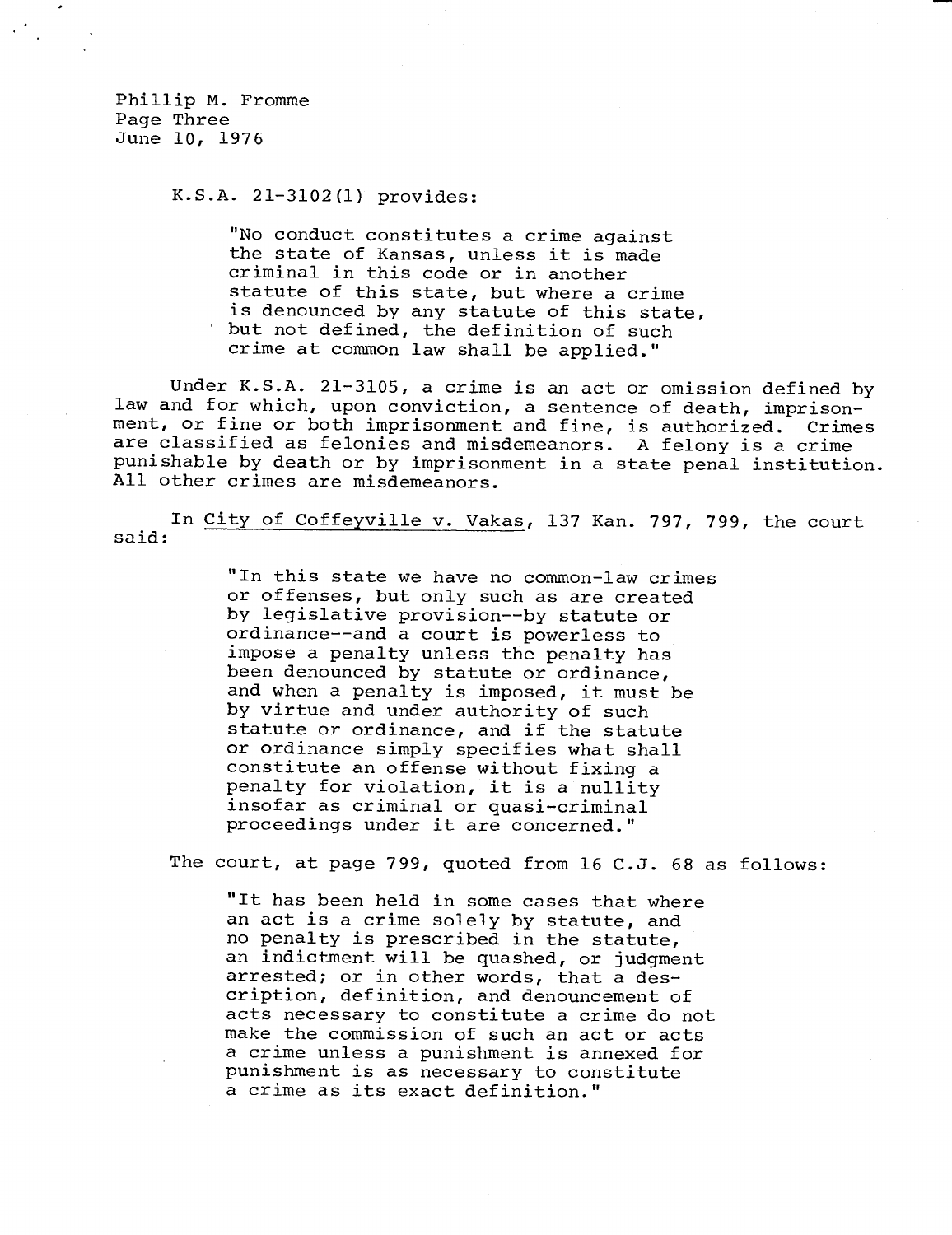Phillip M. Fromme Page Four June 10, 1976

In the case of United States v. Seibert, 2 F.2d 80, Syllabus, Par. 2, the court said:

> "No legislative enactment makes an offense, crime or misdemeanor unless statute so denominates it, or unless punishment therefor is expressly prescribed."

The State Supreme Court has had before it several cases involving the collection of civil damages under the provisions of K.S.A. 47-122. See Wilson v. Rule, 169 Kan. 296, 219 P.2d 690; Abott v. Howard, 169 Kan. 305, 219 P.2d 305; Clark v. Carson, 188 Kan. 261, 219 P.2d 71. However, we have been unable to find where it has heard any cases involving a criminal prosecution for the violation of K.S.A. 47-122.

In conclusion, it is our opinion that a violation of K.S.A. 47-122 does not constitute a crime or misdemeanor, and that no criminal prosecution may be maintained for its violation.

You state that Coffey County has not adopted "The Herd Law", K.S.A. 47-301, et seq. An examination of the Herd Law reveals that except for orders of the Board of County Commissions made pursuant to K.S.A. 47-309, violations are not declared to be crimes or misdemeanors, nor is any penalty or punishment prescribed for any such violation.

K.S.A. 47-309 provides that:

"Whenever two-thirds of the legal voters of any county shall by petition ask the board of county commissioners of their county to make an order that all neat cattle, horses, mules, asses, swine or sheep, or any one or more of said classes of animals shall be prohibited from running at large in such county, said board of county commissioners shall within ten days from the presentation of such petition make such order specifying the class or classes of animals as designated in such petition . . ."

K.S.A. 47-310 provides that any person who shall, in violation of any order made pursuant to K.S.A. 47-309, permit or allow any cattle or animals designated in such order owned by him and under his control, to run at large in such county, shall be deemed guilty of a misdemeanor  $\cdots$ , and upon conviction thereof, shall be punished by fine for every animal he shall permit to run at large in the sum of not less than one dollar nor more than ten dollars for each day that said animal shall be shown to have to run at large.